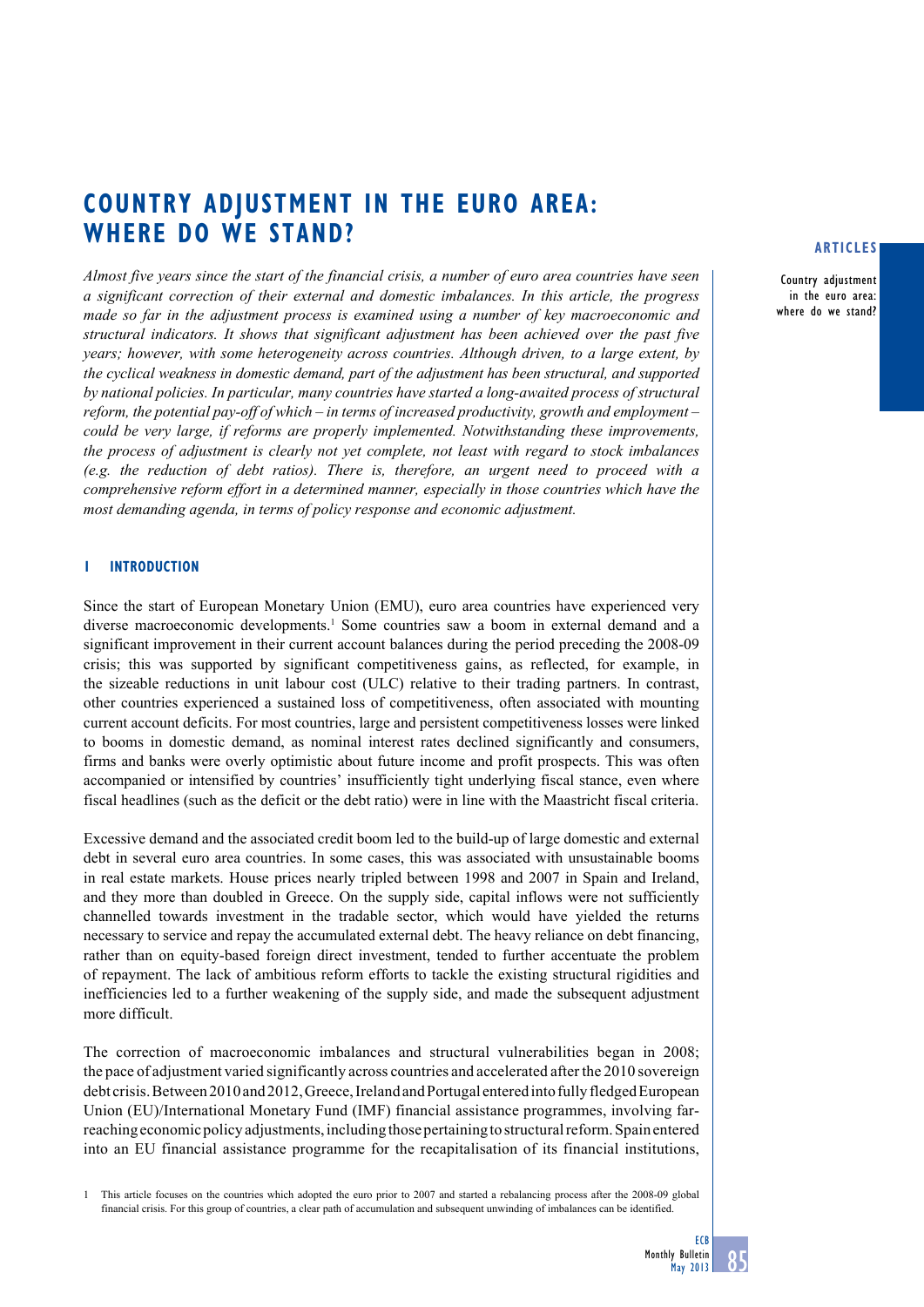and other vulnerable countries such as Italy implemented a series of fiscal consolidation measures and some structural reforms. However, there are some countries in which the adjustment, both in terms of underlying imbalances and policy response, has, so far, been relatively limited.

In this article, the adjustment observed for the period up until 2012 will be examined, and some policy lessons derived. This article is structured as follows: Section 2 describes the adjustment in current account balances and competitiveness; Section 3 deals with the adjustment observed in private and public sector debt levels; Section 4 discusses the role of structural reforms in the adjustment process; and Section 5 concludes with some policy considerations.

# **2 the AdJuStment in Current ACCount bAlAnCeS And ComPetitiVeneSS**

Some divergence in current account balances across euro area countries is to be expected, as capital flows favour Member States and regions with better growth prospects and higher expected rates of return on capital (e.g. the catching-up economies). These considerations were particularly relevant at the start of EMU, which triggered greater integration in the product and financial markets.<sup>2</sup> While ex ante expectations of fast convergence across euro area countries might have been reasonable, given the favourable environment created by EMU, the degree of sustainable convergence ex post turned out to be relatively limited in some cases. The acceleration of productivity expected to follow euro area membership did not fully materialise and investment spending was often not channelled towards activities capable of generating high future returns. As a result, the high current account deficits proved to be unsustainable.

# **THE ROLE OF DOMESTIC DEMAND**

The adjustment of external imbalances started in 2008. By the end of 2012, the correction of current account deficits had been sizeable in Greece, Portugal, Spain and Ireland (see Chart 1). While adjustment also took place in most surplus countries, it was more limited overall. As a result, the euro area experienced a slight improvement in its current account balance. In the countries which had been characterised by high deficits, the sharp fall in domestic demand appears to have been a strong driving force behind the significant current account corrections. This is, for example, suggested by the very strong correlation between changes in domestic demand and current account balances over the period 2008- 12 (see Chart 2).

From an institutional sector perspective, the adjustment of current account deficits was



Note: Countries are listed in ascending order according to their current account balances in 2007.

2 For more details, see Blanchard, O. and Giavazzi, F., "Current account deficits in the euro area. The end of the Feldstein Horioka puzzle?", *Brooking papers on Economic Activity*, Vol. 33, No 2, September 2002, pp. 147-210.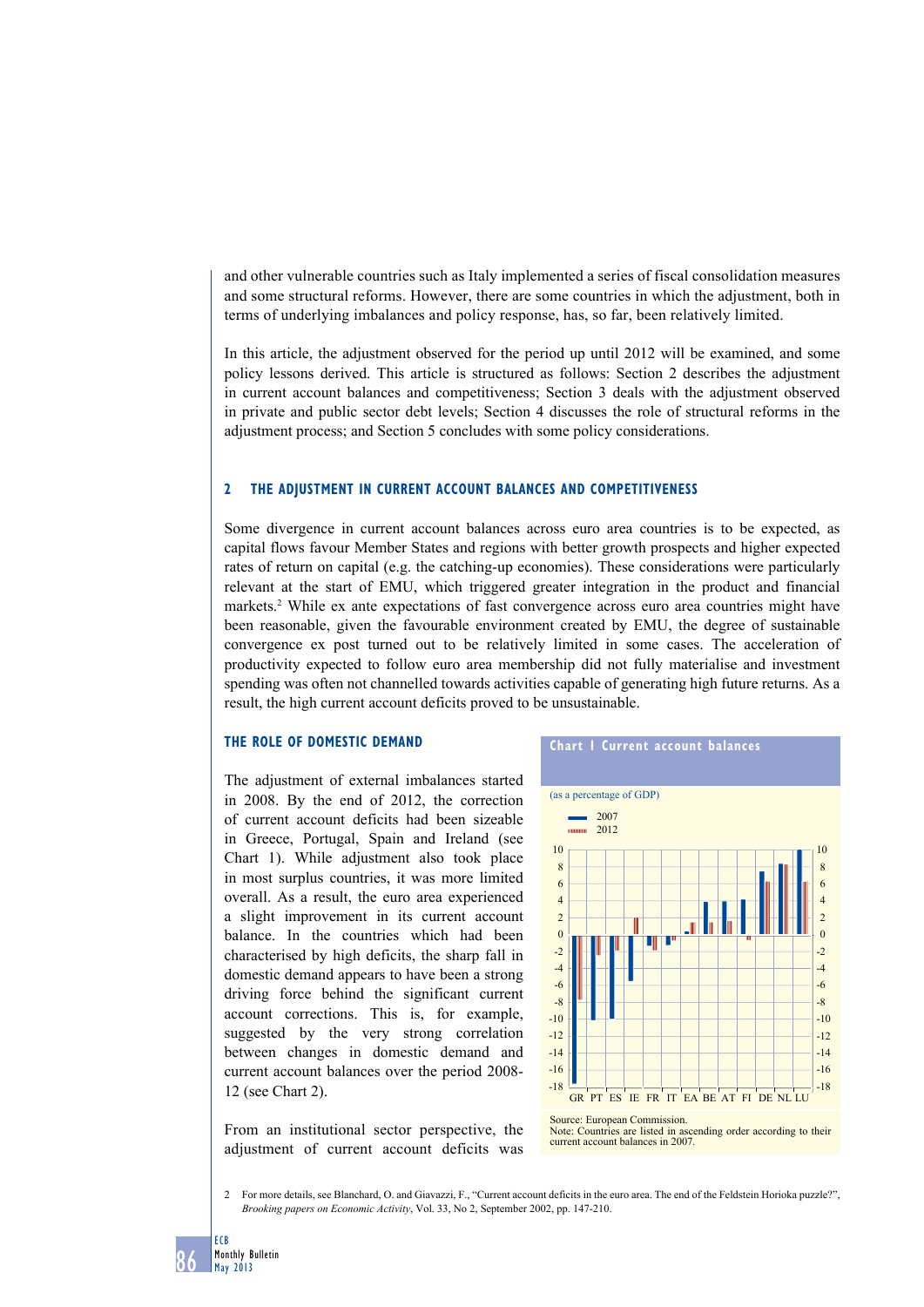Country adjustment in the euro area: where do we stand?



(as a percentage of GDP; in percentage points) government non-financial corporations financial corporations households total economy 30  $25$  $20$ 15 10 5 **POL** í Ē Ě Ш E  $\overline{0}$ -5 -10 -15 -20 PT ES IE GR EA NL IT AT BE FR LU FI DE Source: Eurostat.

Notes: Countries listed in descending order according to changes in net lending/borrowing. The starting point is 2007. The latest data are for the third quarter of 2012. The changes for Luxembourg are for 2008-11.

driven by the private sector (see Chart 3). This reflected adjustments made by both non-financial corporations (NFCs) and households, especially in Portugal, Spain and Ireland. Both sectors increased their savings rates, with NFCs also reducing their investment spending. A large part of the NFCs' investment decline reflects developments in the construction sector, which underwent significant adjustment in Greece, Spain and Ireland, following unsustainable trends up until 2007.3

The improvement in the private sector borrowing position was, to some extent, offset by an increase in net borrowing by the government sector, especially in Spain and Ireland. This reflected, at least initially, attempts to stabilise the economy by adopting a counter-cyclical fiscal policy stance and by introducing fiscal measures to support the financial sector, combined with a sharp fall in revenues.

# **how muCh further eXternAl AdJuStment iS needed?**

In order to assess how much further external adjustment is needed, it is useful to focus on three issues: (i) the link between current account balances and net international investment positions (NIIPs), with the aim of bringing the latter to sustainable levels; (ii) the breakdown of the observed demand-driven current account adjustment into structural and cyclical elements in order to gauge the sustainability of the adjustment; and (iii) the structural improvements made in countries' export performance, as opposed to cyclical improvements driven merely by foreign demand.

3 See the box entitled "Changes in the allocation of gross value added in the euro area: a sectoral perspective", *Monthly Bulletin*, ECB, Frankfurt am Main, February 2013.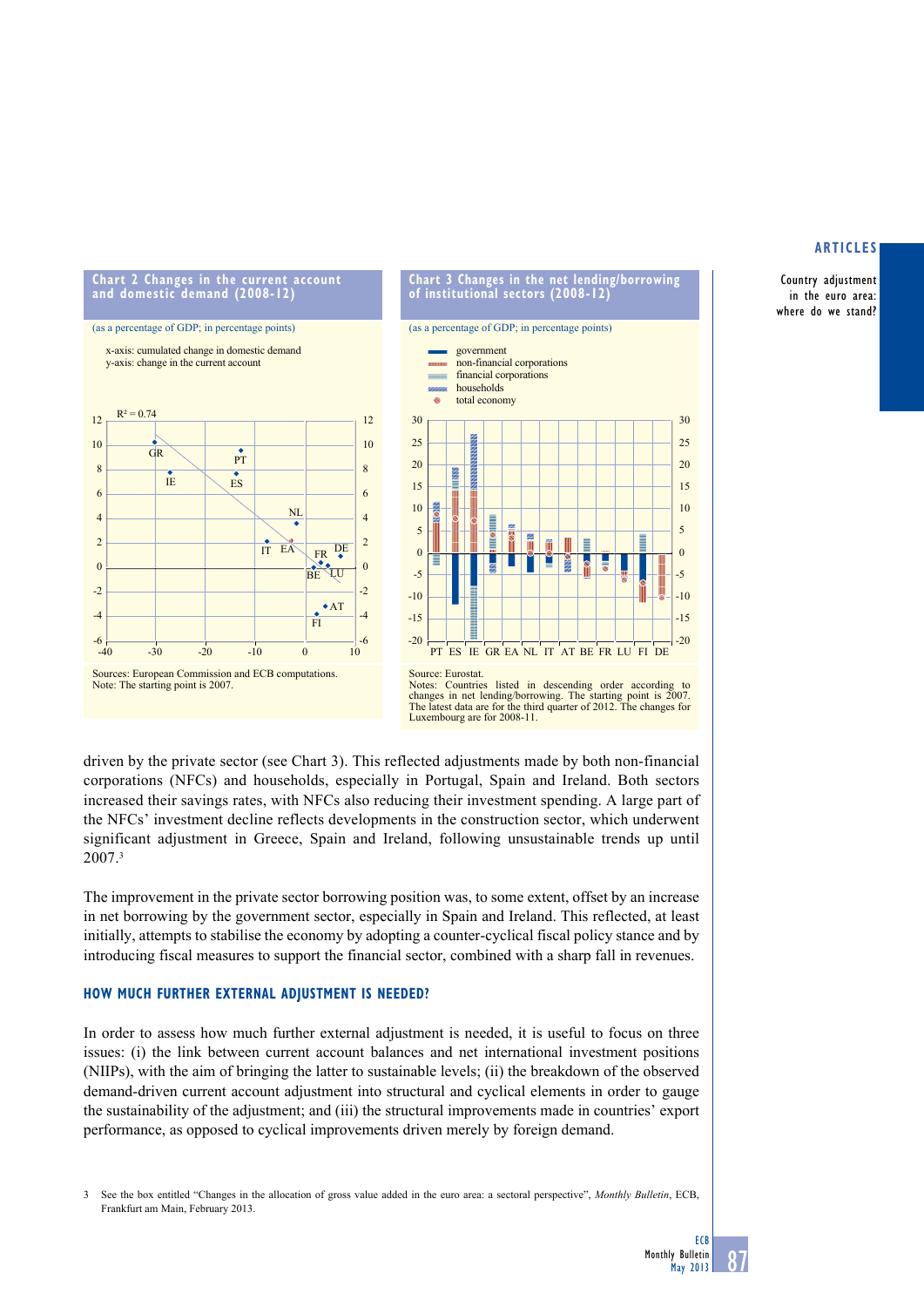With regard to the first issue, stressed countries have accumulated substantial net external liabilities, as reflected in large negative NIIPs; this being a consequence of the large current account deficits. High net external liabilities normally imply high debt servicing costs and make the economy vulnerable to changes in asset prices and financing conditions. Reversing the trend in the NIIP would require further improvements in the current account balances of the countries with the highest net external liabilities. For example, to bring the net external liabilities down from a level of 100% of GDP – which corresponds to the average NIIP reached in 2012 by the programme countries – to the sustainable threshold of 35% of GDP within 15 years (in line with the macroeconomic imbalance procedure), a positive current account balance of close to 3% per year would need to be maintained over the whole period. This suggests that significant and sustained further improvements in current account balances may be necessary in some countries.

As to the second issue, in order to sustain current account improvements in the years ahead, it is important not to reverse the observed import compression once the economic recovery gains traction. Breaking down the observed current account adjustment into cyclical and structural component parts is not straightforward. This is due to the fact that the breakdown depends on variables which are either not observable, such as potential output, or measurable with some delay, such as improvements in export specialisation or sustained improvements in cost competitiveness. Bearing these caveats in mind, part of the domestic demand-driven current account adjustment observed so far can be considered to be structural and thus likely to be sustainable. This reflects the fact that the crisis has resulted in a reduction in the growth rate of potential output and domestic demand, and has triggered a series of structural policies aimed at rebalancing the economy towards the tradable sector. It is, therefore, unlikely that current account balances will return to pre-crisis levels for some time.

Regarding the third issue, exports from Ireland, Portugal and Spain have not only benefited from the recovery in global trade following the 2009 collapse, but they have also been supported by an increase in export market shares outside the euro area. Partly as a result of this, the export contribution to growth for 2010-12 has been almost twice as large as that in the pre-crisis

period in Portugal and Spain. While there is still no conclusive evidence that this export improvement can be sustained, a clear positive correlation between the developments in exports and the adjustment of cost competitiveness, as measured by the change in ULC since 2008, can be observed.

Chart 4 shows that the countries that saw the strongest increase in export market shares were also those that improved their cost competitiveness to a greater extent, with the notable exception of Greece, where structural rigidities may have inhibited the shift in specialisation and the expansion of exports.

The role of non-price factors, which is more difficult to assess, is also gaining prominence in some of the euro area countries, thereby suggesting that there has been a structural improvement in export performance (see Box 1).



88 ECB Monthly Bulletin May 2013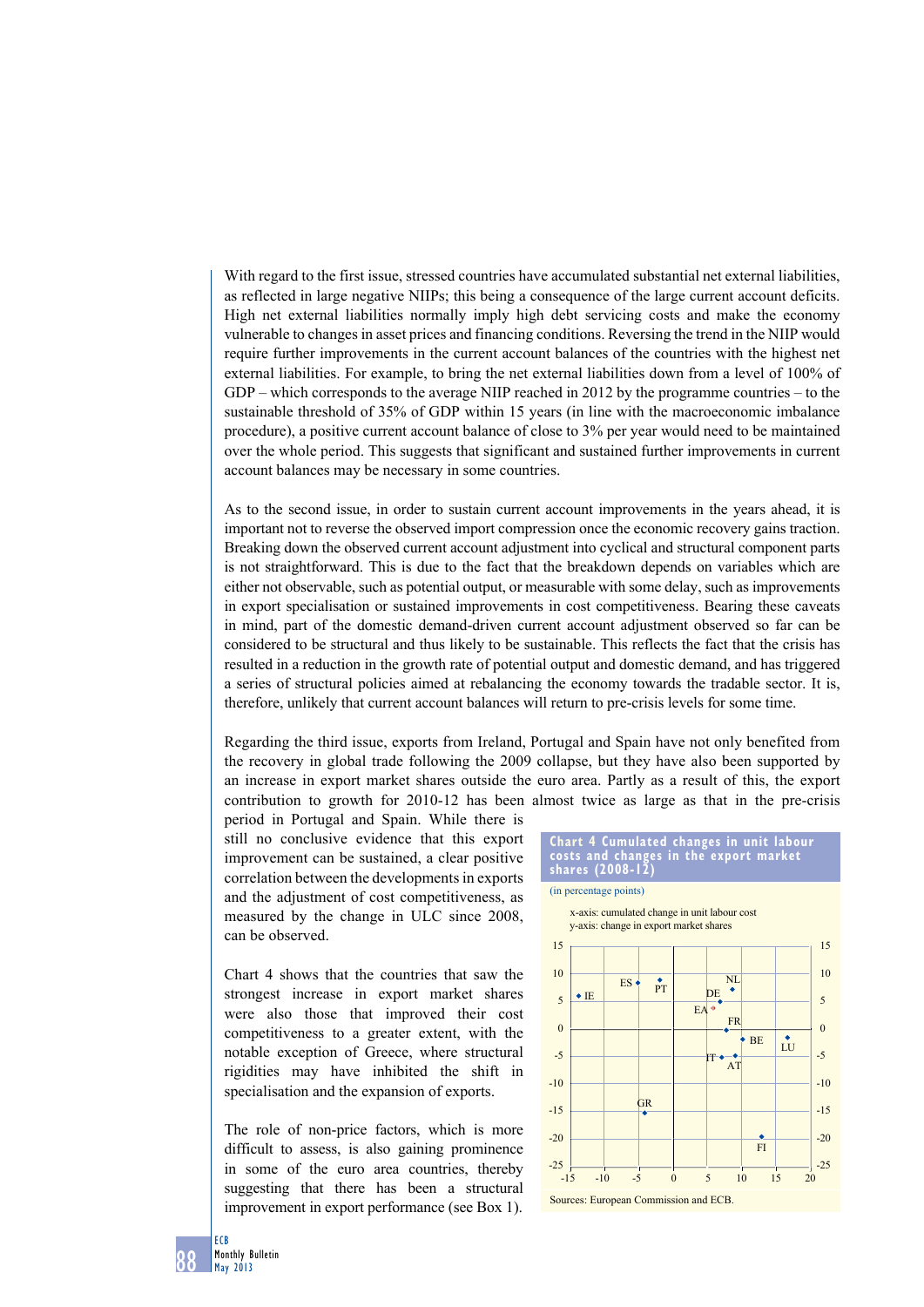## **articles**

Country adjustment in the euro area: where do we stand?

#### **Box 1**

# **Boosting exports via non-price competitiveness: the role of technological specialisation**

Cost and price competitiveness is only one driver of export performance: non-price aspects, such as the quality and level of innovation of a product, are just as important in supporting export growth.<sup>1</sup> This box looks at one specific aspect of non-price competitiveness: the technological content of exports, and finds that it has evolved in a direction that potentially supports export growth in the euro area countries which had experienced a loss in price competitiveness before the 2008 crisis. Exports can be classified as having high, medium-high, medium-low or low technology content, based on the intensity of the research and development (R&D) invested. Information and Communications Technology (ICT) goods are also considered (in line with the Organisation for Economic Co-operation and Development (OECD) methodology).

Having a high level of technical specialisation can work in favour of a country's export performance for two reasons: first, high-tech products, which are innovative and made up of high value added components, can command higher prices than low-tech, undifferentiated products. Second, approximately half of world trade takes place in medium-high-tech and high-tech goods (about 30% and 20% respectively) and the share of medium-low-tech goods has increased most dramatically, from about 13% in 2000 to 19% in 2011. By contrast, the shares of low-tech and ICT goods in world exports have been falling continuously since 2000. As a consequence, countries specialising in low-tech goods are facing falling world demand for their products, with respect to those countries which specialise in more high-tech products.

Specialisation patterns generally tend to change very slowly; nonetheless, important signs of improvement in the technological content of exports emerged in some countries between 2008 and 2011 (the last year for which data are available; see the chart below).

A standard measure of a country's level of export specialisation is the revealed comparative advantage (RCA) index. The RCA is calculated by dividing the share of a country's exports in a given industry by the share of that industry in world exports. After normalisation, the RCA is given as a figure between -1 and 1, where 1 indicates the maximum comparative advantage in an industry and 0 indicates that a country's specialisation does not deviate from the world's average. Increases in the comparative advantage in a class of goods typically correspond to improved export performance in that product class.

In line with the normal sluggish change in specialisation patterns, countries such as Germany and Italy have kept their specialisation almost unchanged, with Germany's comparative advantage being in medium-high technology goods (which include chemicals, machinery and motor vehicles) and Italy's in a wider range of goods (from low to medium-high technology goods). By contrast, Ireland has shifted further from ICT and more towards high-tech industries including pharmaceuticals. This can be seen in the light of a general tendency in the production of ICT goods – particularly of lower value added goods – to shift towards countries where the costs are lower. Greece has shifted very quickly from low-tech to medium-low-tech products,

1 For a comprehensive review of the role of price and non-price competitiveness in the rebalancing process, see Dieppe, A. et al., "Competitiveness and external imbalances within the euro area", *Occasional Paper Series*, No 139, ECB, Frankfurt am Main, December 2012.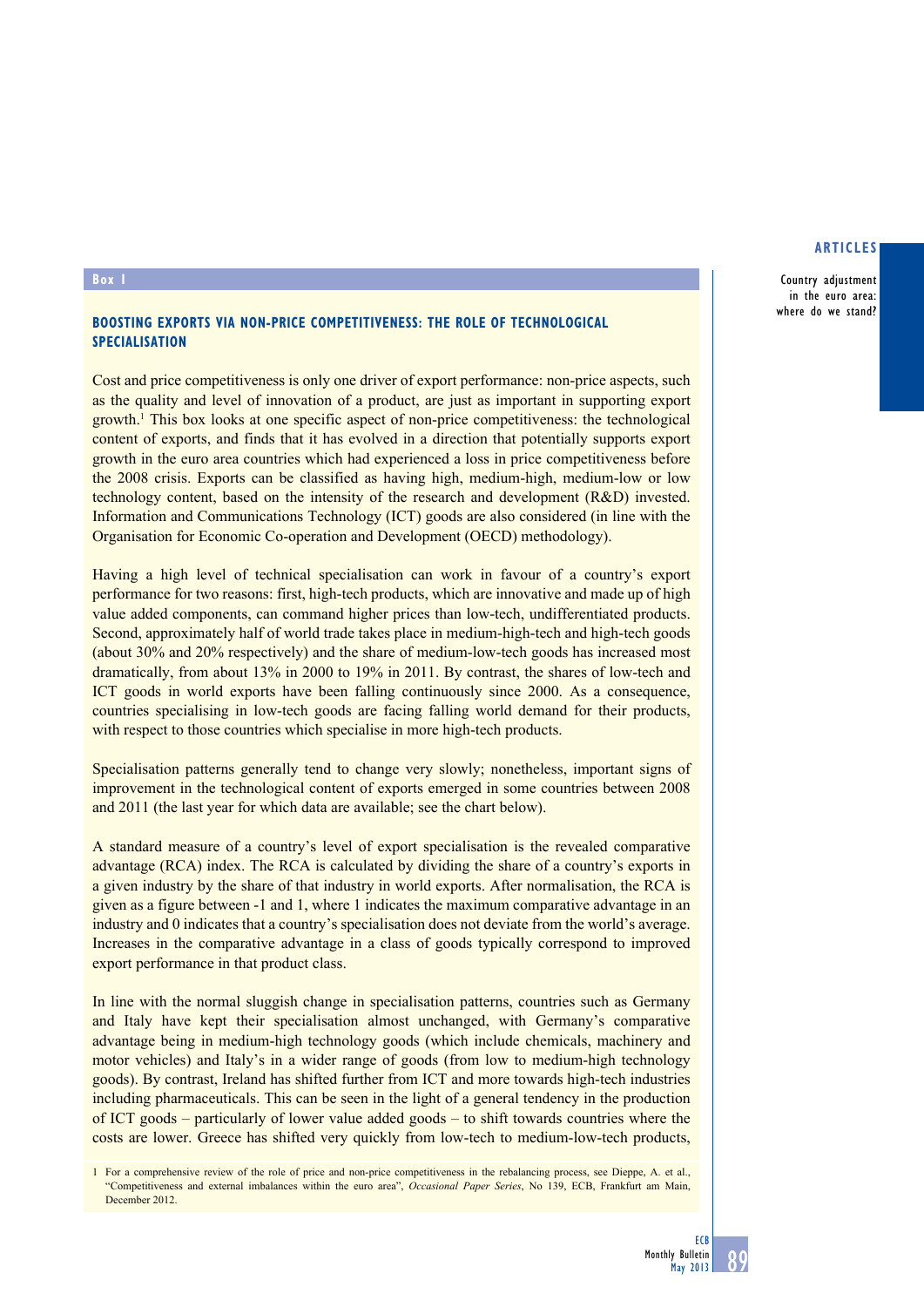

# **technological content specialisation of exports (2008-11)**

Source: OECD STAN Bilateral Trade Database. Notes: Normalised revealed comparative advantage. Positive numbers indicate a comparative advantage. The latest data for Spain refer to 2010.

which include plastics, basic metals, and ship building and repairing materials, thus aligning its export goods supply to better satisfy the increasing global demand for such goods. Portugal has also increased its specialisation in medium-low technology goods, but has not reduced its specialisation in low-tech products as drastically as Greece.

To summarise, this analysis indicates that the export specialisation of euro area countries which had accumulated current account deficits has been shifting in a direction which could potentially support further structural export expansion and contribute positively to the external adjustment process.

#### **the AdJuStment of relAtiVe CoStS And PriCeS**

Since 2008, a competitiveness adjustment process has been underway in some euro area countries where labour costs had previously increased persistently and significantly to a rate above the euro area average. The contribution of nominal wage growth to the adjustment in ULC has been particularly strong in Greece (see Chart 5). In contrast, in Ireland, Spain and Portugal, the largest contribution to improved labour cost competitiveness has come from increased average productivity, largely reflecting labour shedding in low productivity sectors.<sup>4</sup> Nominal wage adjustment was instead limited and, to a large extent, driven by wage cuts in the public sector in these three countries. In Italy, cost competitiveness has not improved since 2008. Among the countries with a sizeable current account

4 See the box entitled "Rebalancing of competitiveness within the euro area and its implication for inflation", *Monthly Bulletin*, ECB, Frankfurt am Main, June 2012.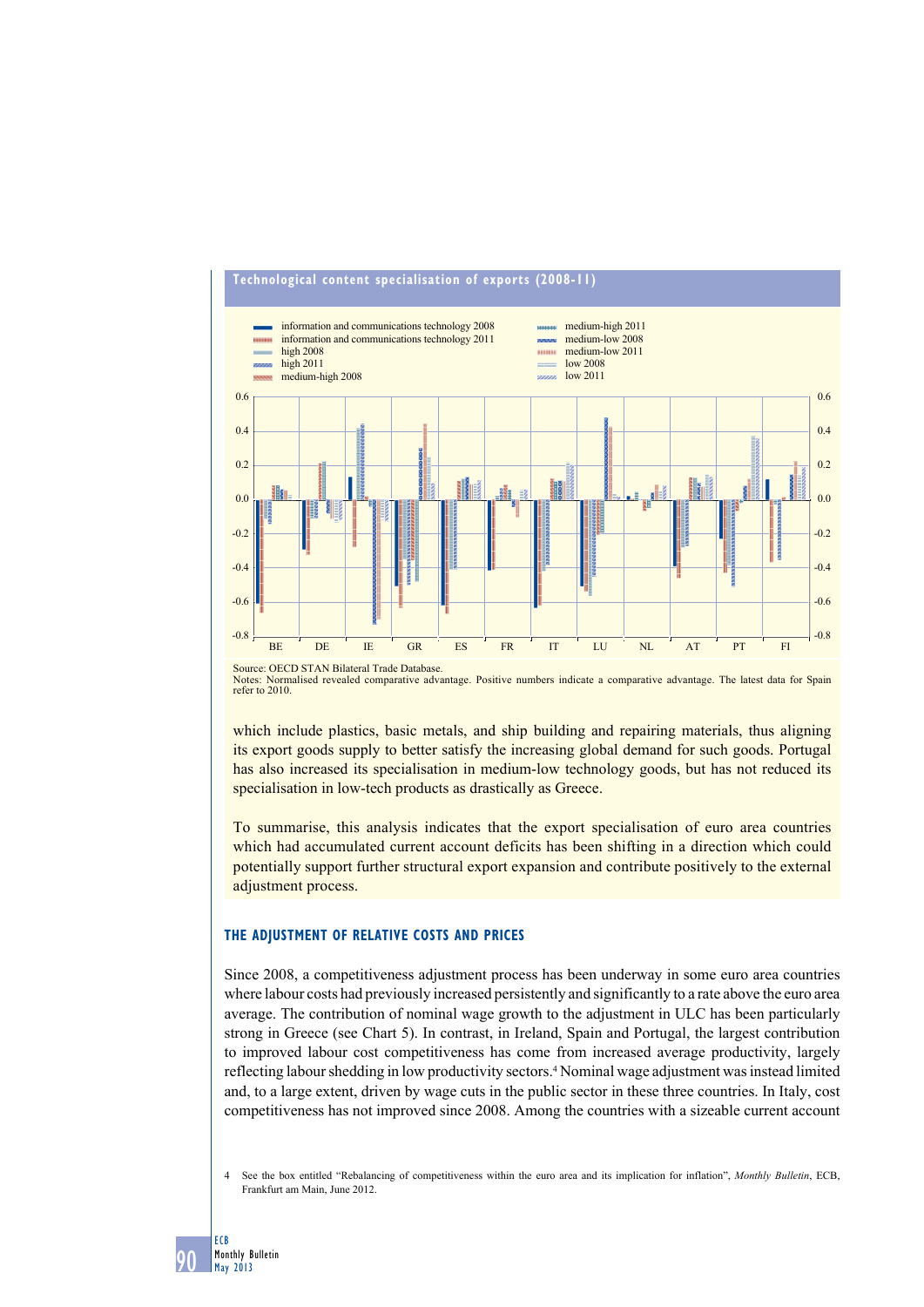Country adjustment in the euro area: where do we stand?







Source: European Commission. Notes: Countries are listed in descending order according to cumulative unit labour cost growth in 1999-2007. For each country, the left-hand bar refers to the period 1999-2007 and the Figure 2011, the left-hand bar refers to the period 1999-2007 and the right-hand bar refers to the period 1999-2012.

in line with the significant deterioration in its current account position.

surplus prior to the crisis, Finland lost significant cost competitiveness in cumulative terms in 2008-12,

growth for Greece starts in 2001.

Although the adjustment of labour cost is underway, the corresponding relative price adjustment was relatively limited up until 2012 (see Chart 6), owing to indirect taxation and the resilience of profit margins<sup>5</sup>. Composition effects (e.g. only profitable firms have been able to survive the crisis) and capital deepening (via labour shedding) may explain a proportion of the increase in profit markups. However, the resilience of relative domestic prices may also reflect a lack of competition in certain sectors of the economy, which allows firms to earn excessive economic rents, as they are not forced – by competition – to transfer any improvements in labour costs to final prices.

#### **the imPACt of AdJuStment on emPloyment**

As can be seen in Chart 5, labour productivity has contributed, in large part, to the competitiveness adjustment observed over the past five years. The decline in employment has exceeded that in output, especially in Ireland, Spain and Portugal, and struck low-skilled workers hardest, leading to a labour market composition effect that may have underpinned the observed increase in the average measured productivity per worker.<sup>6</sup> As employment has fallen, unemployment (particularly that among young people) has risen; this has been most acute in the countries where the crisis has been most intense; for example, unemployment reached rates of around 25% in Greece and Spain in 2012 (see Chart 7).

<sup>5</sup> For more details on the resilience of profit margins, see the article entitled "Inflation differentials in the euro area during the last decade", *Monthly Bulletin*, ECB, Frankfurt am Main, November 2012.

<sup>6</sup> See Anderton, R. et al., "Euro area labour market and the crisis", *Occasional Paper Series*, No 138, ECB, Frankfurt am Main, October 2012.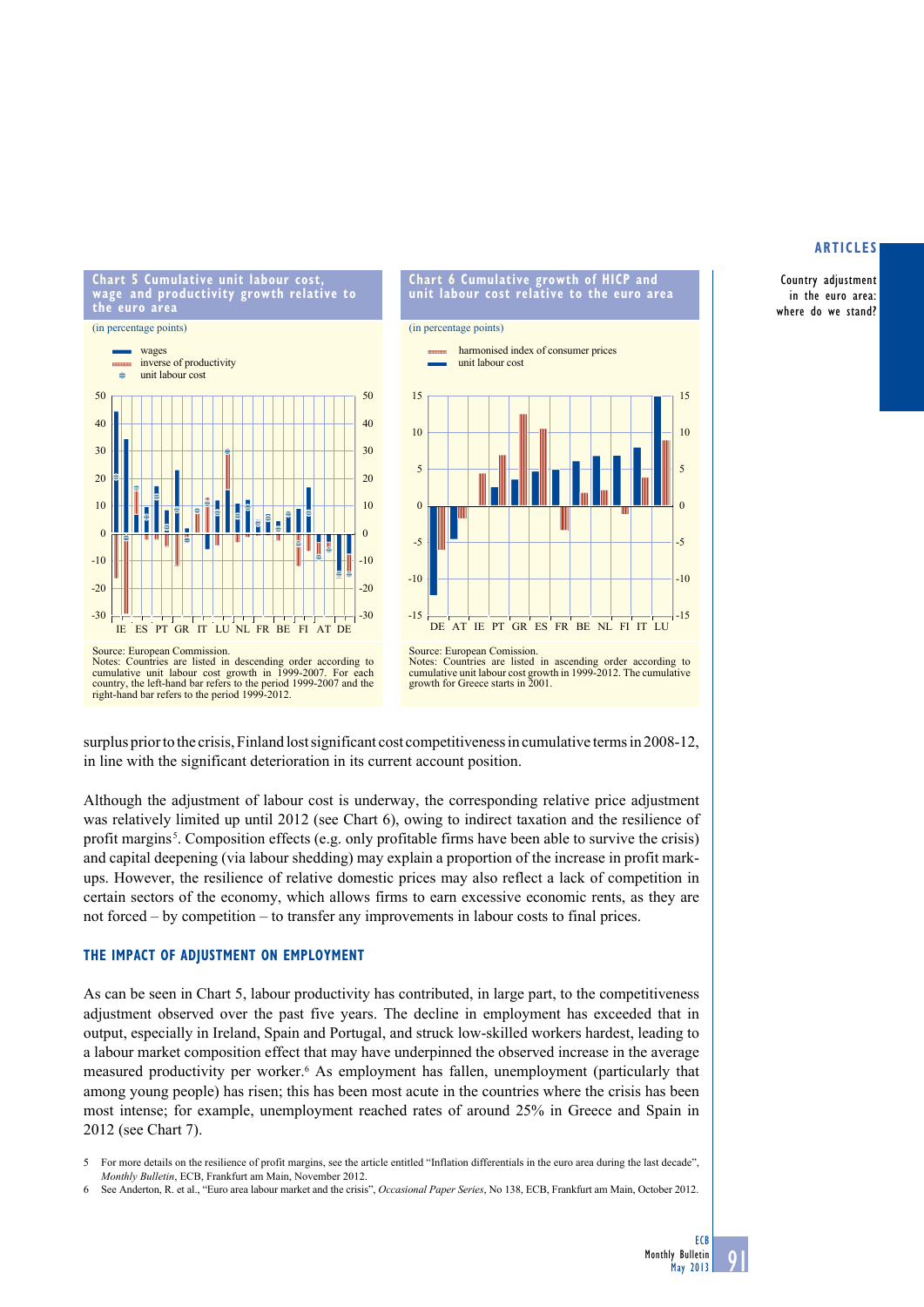

As long as unemployment rates remain high, particularly for the programme countries, further adjustments in labour costs are likely because of the associated downward pressure on compensation. Whether the measured improvement in productivity, and thus labour costs, can be sustained once those who are currently unemployed are reabsorbed into the labour market will depend largely on whether they can find sufficiently productive jobs. The continuous increase in the unemployment rate, particularly the notable increase in the long-term unemployment rate (see Chart 8), indicates some persisting rigidities in euro area labour markets (see Section 4).

# **3 reduCing debt: how muCh hAS been AChieVed So fAr?**

#### **PriVAte debt deleVerAging**

Empirical studies have shown that high levels of debt make economies more vulnerable to adverse shocks, as they hinder the ability of households and firms to smooth consumption and investment spending decisions, and the ability of governments to cushion adverse shocks.7 Following significant increases in the run-up to the crisis, household debt increased by only a relatively small amount across all euro area countries during the 2008-09 global financial crisis (see Chart 9). This was due to the fact that the household saving ratio increased sharply in most countries, as the crisis brought about high uncertainty as to the developments in income and employment. In contrast, the increase in NFC debt was significantly more pronounced than that in household debt between 2008 and 2009, partly reflecting the rise in the real

7 For a summary of the literature, see Sutherland, D. and Hoeller, P., "Debt and macroeconomic stability: an overview of the literature and some empirics", *Working Papers*, No 1006, OECD Economics Department, December 2012.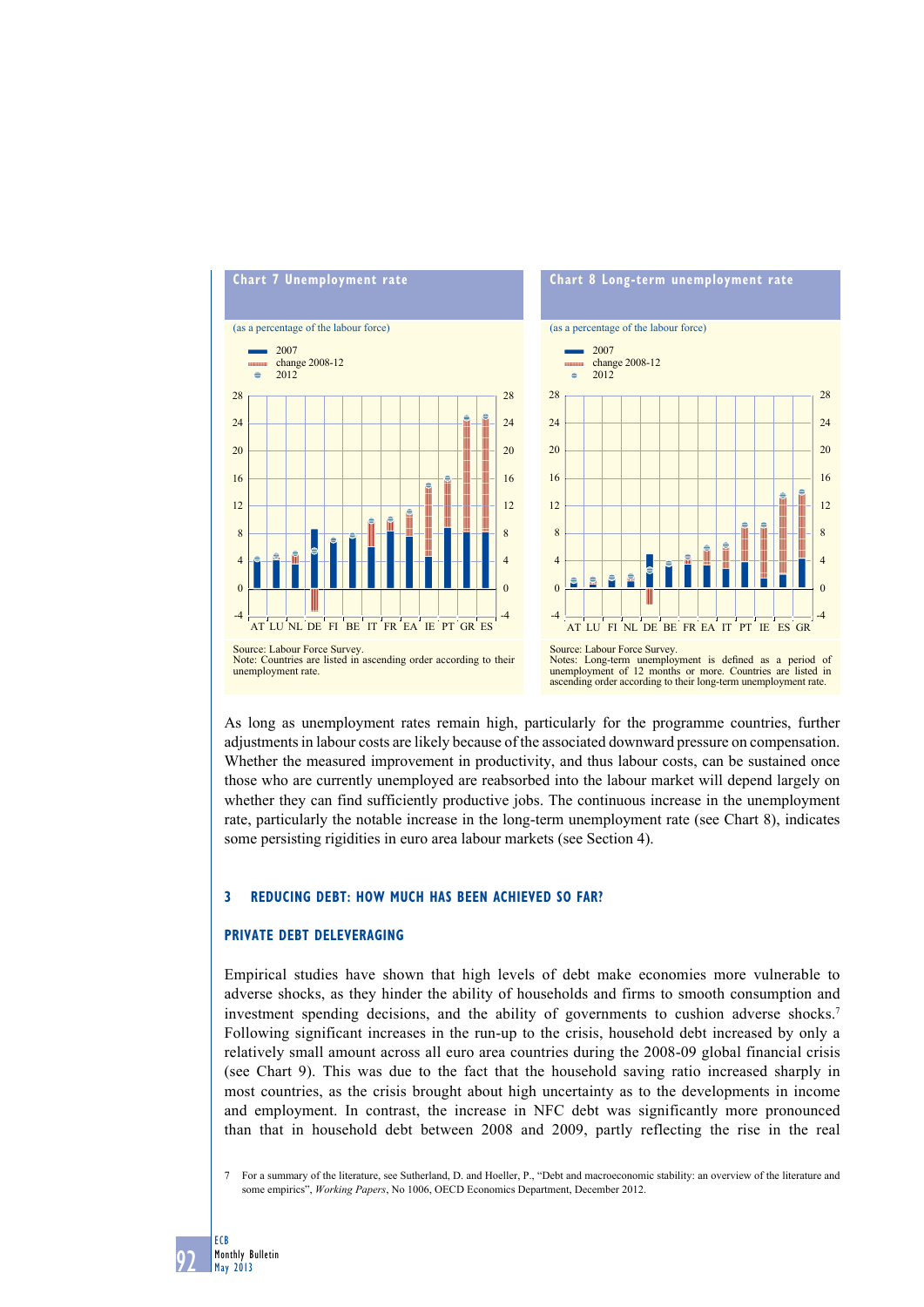Country adjustment in the euro area: where do we stand?





Notes: Countries are shown in ascending order according to the non-financial corporations' debt in 2012. Non-financial corporation debt is consolidated for domestic inter-sectoral loans. The latest data are for the third quarter of 2012. The data for Luxembourg are truncated – non-financial corporation debt fell from 259% of GDP in 2009 to 229% of GDP in the third quarter of 2012

cost of financing and, in the case of Ireland, the ability of multinational corporations to increase borrowing from non-domestic firms (see Chart  $10$ <sup>8</sup>.

After 2009, the general upward trend in private sector debt was brought to a halt as the deleveraging efforts of households and corporations resulted in some actual reductions in debt levels. However, owing to the sizeable fall in nominal GDP, private sector debt-to-GDP ratios are not yet visibly decreasing. The most pronounced household debt adjustment so far has taken place in Ireland, Spain and, to a lesser extent, Portugal. Ireland and Spain are also the two countries which experienced the largest run-up in house prices and household leverage prior to 2008. In Greece, the reduction in household debt has, so far, been more than compensated for by the sharp fall in nominal disposable income.

Among the stressed countries, corporate debt has fallen most prominently in Spain; it has broadly stabilised in Greece and Portugal, and continued to increase in Ireland – mainly owing to the increased activity of multinational corporations.

# **PubliC debt And the role of fiSCAl PoliCy in the AdJuStment ProCeSS**

Many euro area countries have not only had to deal with an elevated level of private sector debt, but also with a high stock of public debt – the main focus of the sovereign debt crisis. Public sector debt levels continued to increase between 2009 and 2012, especially in Ireland, Greece, Portugal and Spain (see Chart 11); this partly reflected the fact that, where there were high levels of debt across

In Ireland, the large increase in NFCs' debt can be explained by the substantial and increasing activity of multinational corporations. While NFCs have significantly reduced borrowing from credit institutions through net loan repayments and loan write-downs, their borrowing from non-residents has increased substantially. See Central Bank of Ireland, *Quarterly Financial Accounts for Ireland Q2 2012*, November 2012.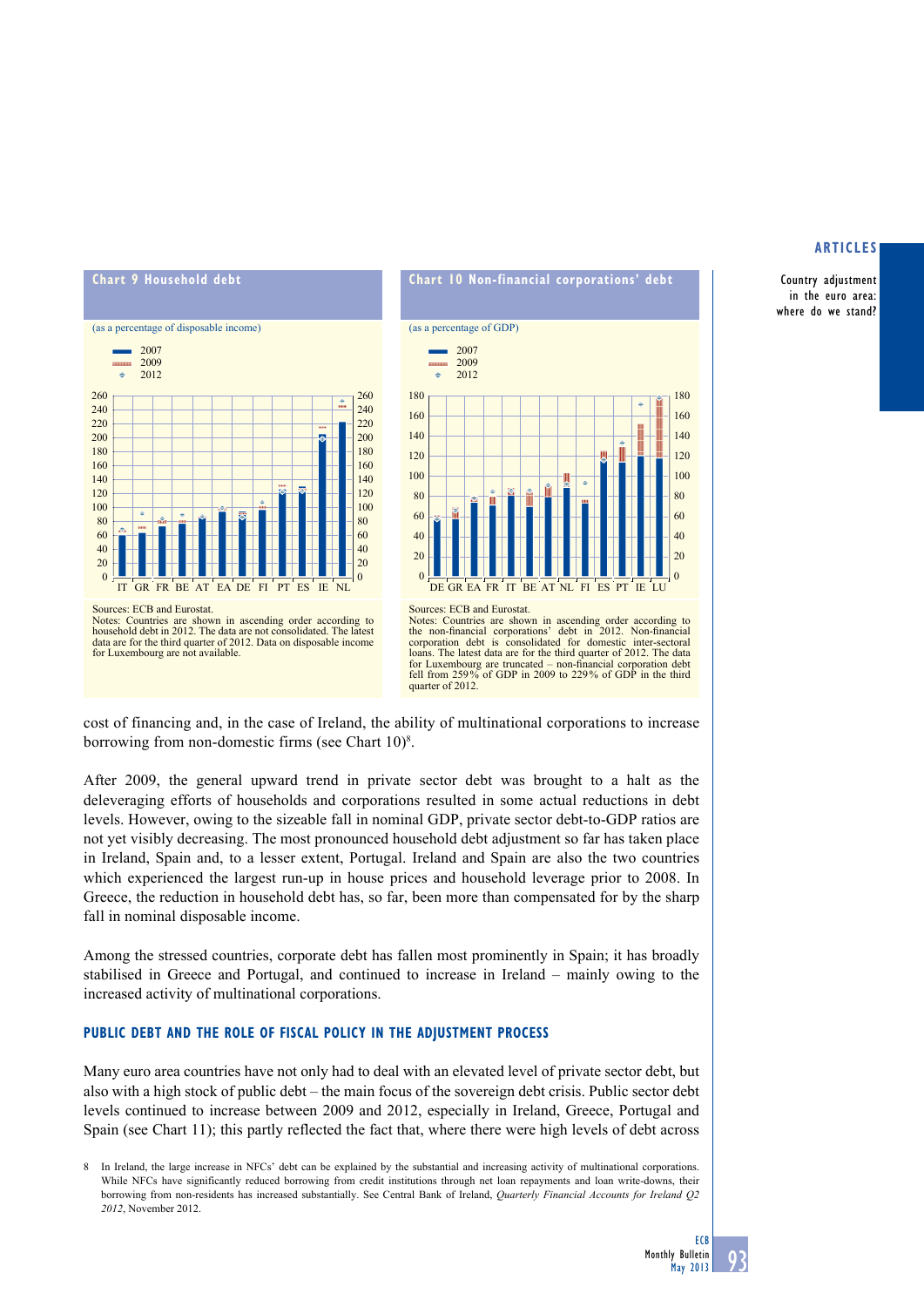

sectors, balance sheet problems in one sector migrated to others, particularly the government sector. Following the 2008-09 recession, government budgets were affected by a contraction in domestic demand, as boom-related revenues faded away and counter-cyclical automatic stabilisers intensified. In some countries, discretionary counter-cyclical measures were adopted, mainly in 2009, to compensate for declining private demand. Moreover, a number of euro area governments have provided financial support to the financial sector and, sometimes, even to parts of the nonfinancial (often state-owned) corporate sector.

From 2010 onwards, the fiscal stance of many euro area countries became significantly more restrictive in response to market participants' concerns over the sustainability of government finances, which was reflected in increasing sovereign debt risk premia. Therefore, the public sector adjustment followed private sector deleveraging with a lag of one-to-two years. Owing to strong economic headwinds, the magnitude of measures that were needed to improve the budgetary positions was much higher than the actual reductions in headline fiscal deficits, particularly in the stressed countries.

While some of the short-run reduction in growth was probably also a reflection of the adjustment measures, the latter were unavoidable in addressing the crisis, as the cost of financing would have increased even more dramatically in the absence of fiscal consolidation.9 Since 2010 the increase in public debt ratios has been driven mainly by unfavourable output developments and rising interest costs. By contrast, structural primary balances

9 For a comprehensive review of the issue of fiscal sustainability, see the article entitled "Ensuring fiscal sustainability in the euro area", *Monthly Bulletin*, ECB, Frankfurt am Main, April 2011.

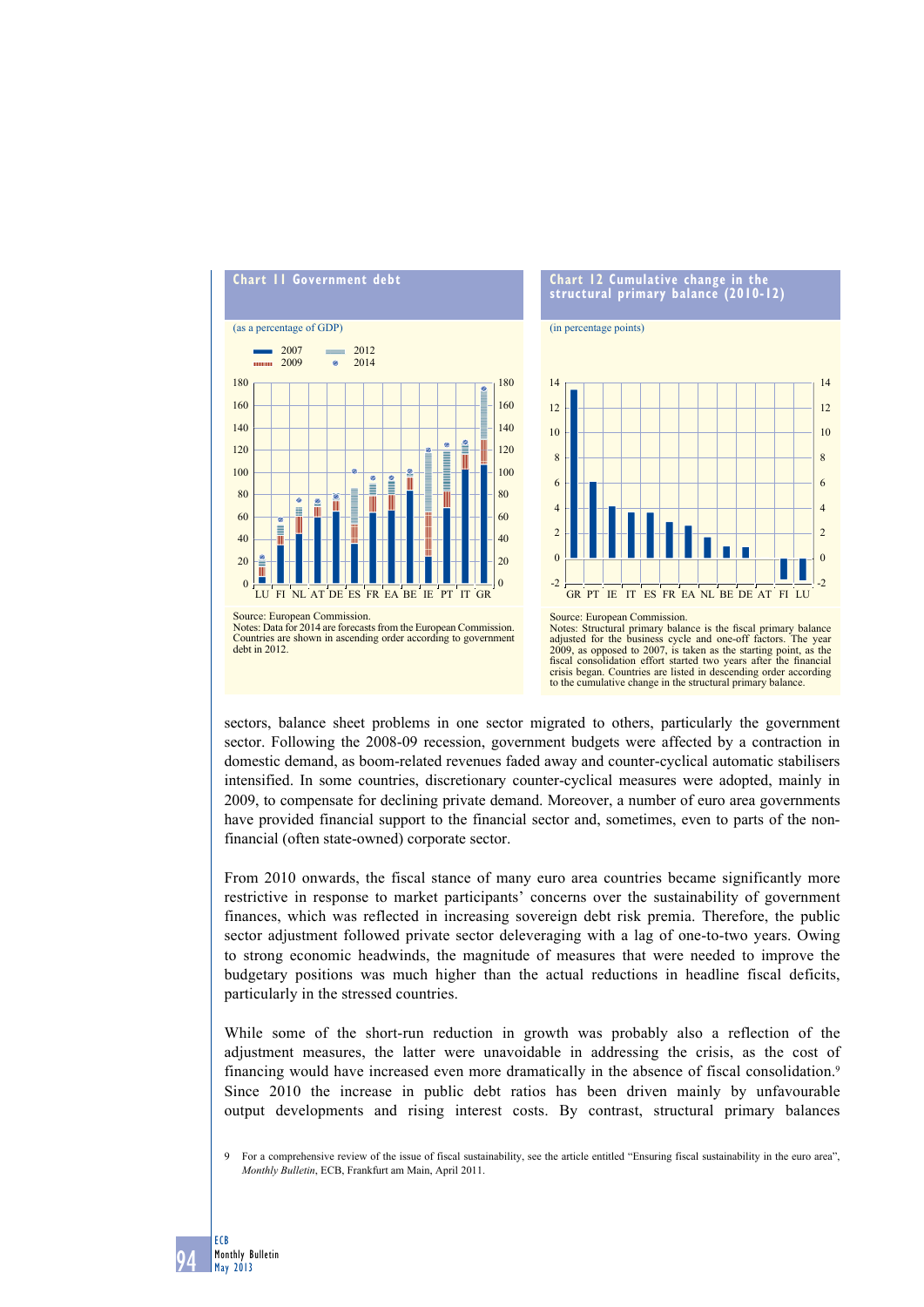Country adjustment in the euro area: where do we stand?

improved, especially in the countries which had seen the largest increase in government debt (see Chart 12). This was especially the case in Greece, Portugal, Ireland, Italy and Spain, as dictated by the need to ensure fiscal sustainability.10 Government debt ratios are expected to level off significantly above pre-crisis levels in the most highly indebted countries in 2014 and then gradually decline thereafter, assuming that an appropriately prudent policy stance is maintained.

#### **indebtedneSS And growth**

Empirical literature has increasingly shown that high levels of debt (both public and private) are detrimental to growth. Some of these studies derive implicit thresholds for debt ratios and find that, beyond a certain level of debt which is maintained for a number of years, there is evidence that GDP growth remains subdued. While there is significant uncertainty surrounding such threshold estimates, there appears to be some empirical evidence that, on average, levels of public or private sector debt above 90% of GDP impair an economy's growth.<sup>11</sup>

While high debt usually has a negative effect on growth, low growth can equally make it difficult for a country to reduce its indebtedness. Thus, some of the highly indebted euro area countries with low rates of potential output growth may find it particularly difficult to reduce their debt levels

quickly, especially where financing costs are high owing to elevated sovereign risk premia. In particular, Greece, Italy, Portugal and Spain are characterised by very low expected growth potential while, at the same time, also having debt levels significantly above the euro area average in most cases (see Chart 13).

The fact that high debt levels depress growth implies that efforts to reduce debt should contribute to strengthening an economy's growth potential, at least in the medium-term to long-term.12 Nevertheless, there may be tension in the short-term between the need to repair private and public sector balance sheets by increasing net savings, and the need to support growth. However, an adjustment is inevitable and, if adequately frontloaded, can be expected to reduce the overall costs in terms of growth and employment. The Japanese case shows that, if financial sector adjustments are delayed





<sup>10</sup> It should be noted that measuring the consolidation effort by looking at the structural primary balance gives only an approximation of the underlying adjustment effort because of the difficulties involved in taking account of the impact of the cycle, particularly at a time of severe crisis.

 For the relationship between private debt and growth, see Cecchetti, S., Mohanty, M. and Zampolli, F., "The real effects of debt", *Working Papers*, No 352, Bank of International Settlements, September 2011.

 For a summary, see the box entitled "Growth effects of high government debt", *Monthly Bulletin,* ECB, Frankfurt am Main, March 2013. 12 See Tang G. and Upper, C., "Debt reduction after crises", *Quarterly Review*, Bank of International Settlements, September 2010, pp. 25-38.

<sup>11</sup> For the relationship between public debt and growth, see Checherita-Westphal, C. and Rother, P., "The impact of high government debt on economic growth and its channels: An empirical investigation for the euro area"*, European Economic Review*, Vol. 56, No 7, October 2012, pp. 1392-1405.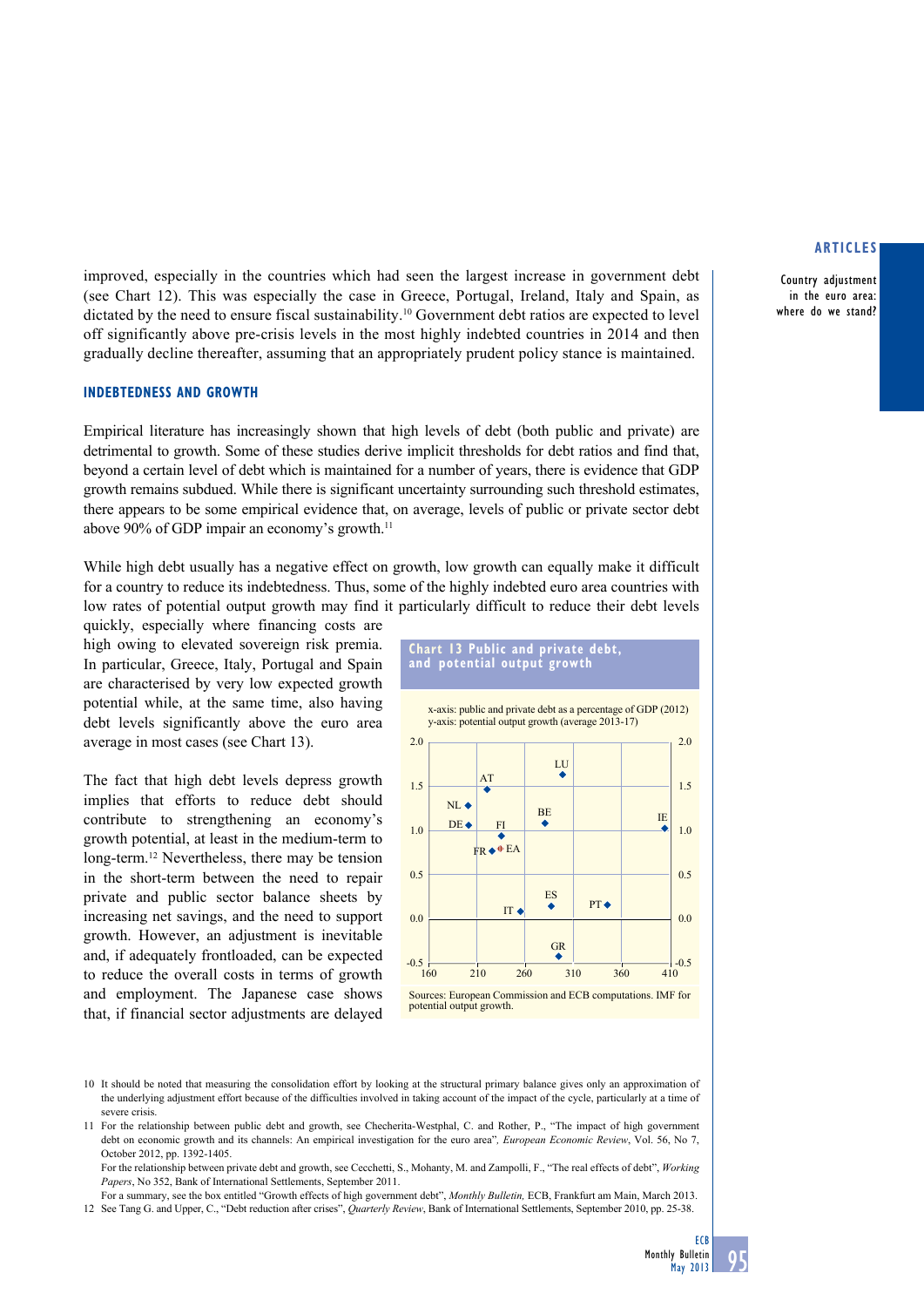and structural deficiencies not sufficiently addressed, balance sheet adjustments can have a very protracted impact on GDP growth.13

# **4 the role of StruCturAl reformS in the AdJuStment ProCeSS**

The sovereign crisis has served as a catalyst for some countries to start a long-needed process of structural reform. Notable progress has been made in the EU/IMF programme countries, where a deep-seated and far-reaching reform agenda has been undertaken. There has been a surge in the implementation of politically sensitive reforms, to different extents in different countries, including those on public administration, health and pension systems, education, judicial systems, competition frameworks, industrial relations, labour markets, energy markets, network industries, services sectors and regulated professions. If well designed and fully implemented, these reforms support the overall adjustment process, thanks to their strong positive impact on price competitiveness, medium-term to long-term growth, employment and fiscal sustainability. Studies based on general equilibrium model simulations have confirmed that the impact of such reforms on growth in the euro area in the long-run is, indeed, positive and potentially substantial (see Box 2).14 Nevertheless, the structural adjustment process is still at an early stage and there are numerous bottlenecks and challenges relating to fiscal, structural, and product and labour market reform still to be tackled.

# **long-term fiSCAl SuStAinAbility And growth-friendly fiSCAl ConSolidAtion**

In an effort to minimise the potential negative short-term growth effects of the necessary fiscal consolidation, many euro area countries have implemented a number of growth-friendly consolidation measures aimed at improving longer-term fiscal sustainability. There has been, for example, significant progress made in reforming pension and early retirement schemes, particularly in the programme countries. Partly as a reflection of such reforms, there was an increase in labour market participation and the employment rates of older workers during the 2008-09 crisis, unlike in previous crises.15

Growth-friendly fiscal consolidation strategies have also included tax reforms to broaden the tax base, tackle tax evasion, simplify tax collection, reduce tax compliance costs (e.g. in Greece, Italy and Portugal), reform property taxation (e.g. in Greece, Ireland and Portugal) and increase the efficiency of the tax structure.



Source: The 2012 Ageing Report, European Commission. Notes: The total age-related expenditure includes pensions, health and long-term care, education and unemployment benefits. The study does not include reforms implemented after December 2011, which would likely reduce the projected expenditures in Belgium, France, the Netherlands and Austria. Countries are listed in ascending order according to their total increase in age-related expenditure as projected in 2012.

13 See the article entitled "Comparing the recent financial crisis in the United States and the euro area with the experience of Japan in the 1990s", *Monthly Bulletin*, ECB, Frankfurt am Main, May 2012.

- See Bayoumi, T., Laxton, D. and Pesenti, P., "Benefits and spillovers of greater competition in Europe: a macroeconomic assessment", *Discussion Paper*, No 4481, Centre for Economic Policy Research, July 2004.
- 15 See "Euro area labour markets and the crisis", *Structural Issues Report*, ECB, Frankfurt am Main, October 2012.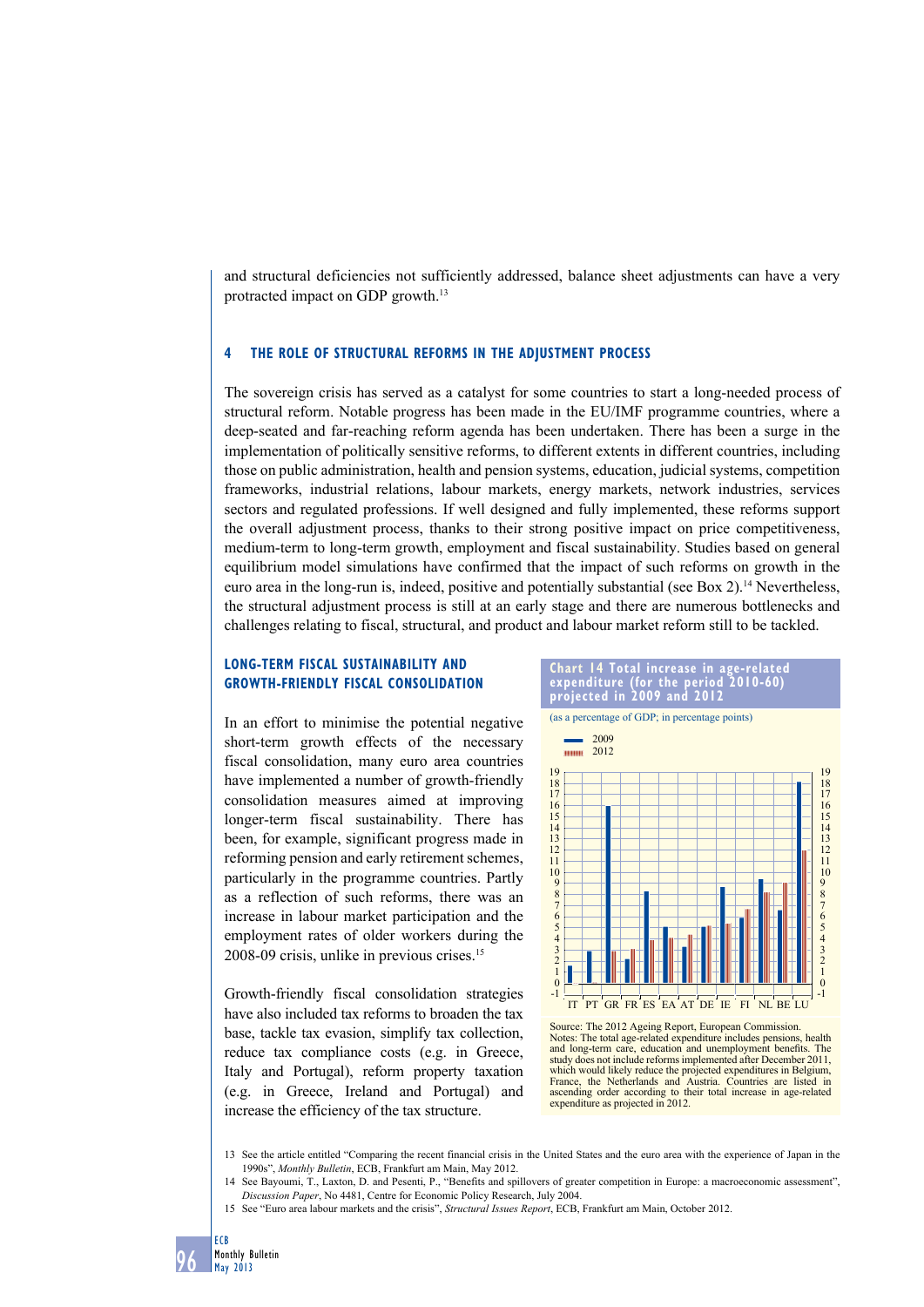Country adjustment in the euro area: where do we stand?

The depth of these reforms has, however, varied somewhat across countries and there has been less emphasis on growth-friendly tax reforms that shift the tax burden away from the labour force and reduce the impediments to work and investment.

On the spending side, the focus has been on improving the efficiency of public expenditure and efforts have been made to reorganise and rationalise public services. In the most financially stressed countries, public procurement processes (e.g. in Greece, Italy and Portugal) and public health measures have been reformed in order to rationalise procurement, and strengthen and better monitor prescription rules (e.g. in Greece and Portugal). Furthermore, means-tested benefits have been introduced (e.g. in Greece); unemployment benefit rates or duration have been reduced (e.g. in Ireland and Portugal); and public remuneration scales and benefits have been redesigned (e.g. in Greece). As a result of pension and health care reforms, the increase in projected age-related spending has also drastically declined in some countries (see Chart 14).

# **ComPetition And ProduCtiVity-enhAnCing reformS**

Reforming the euro area product markets and easing unduly restrictive regulations are important for better growth performance, particularly in those economies that have been characterised by relatively low productivity growth in the past. Many euro area countries have begun working towards implementing potentially far-reaching measures. Reforms implemented since 2008, particularly in the EU/IMF programme countries, include moves to streamline registration and licensing procedures; create one-stop shops to facilitate start-ups; strengthen the competition framework, including in the energy sector, services sector and network industries; and reduce barriers to competition in retail trade and professional services (see Charts 15 and 16). Privatisation



Source: Doing Business 2012, The International Bank for Reconstruction and Development/The World Bank. Note: Countries to the right of the 45 degree line have reduced the number of days it takes to start a business.



**Chart 16 Progress with higher education** 

**and training, and innovation**

Sources: Global Competitiveness Report 2008-2009 and 2012- 2013, World Economic Forum. Notes: Units are scores on a scale of one to seven, where a higher number indicates more higher education and training, and innovation. Red bars indicate declining efficiency between 2008 and 2012; blue bars indicate an improvement. For each country, the left-hand bar refers to higher education and training and the right-hand bar refers to innovation.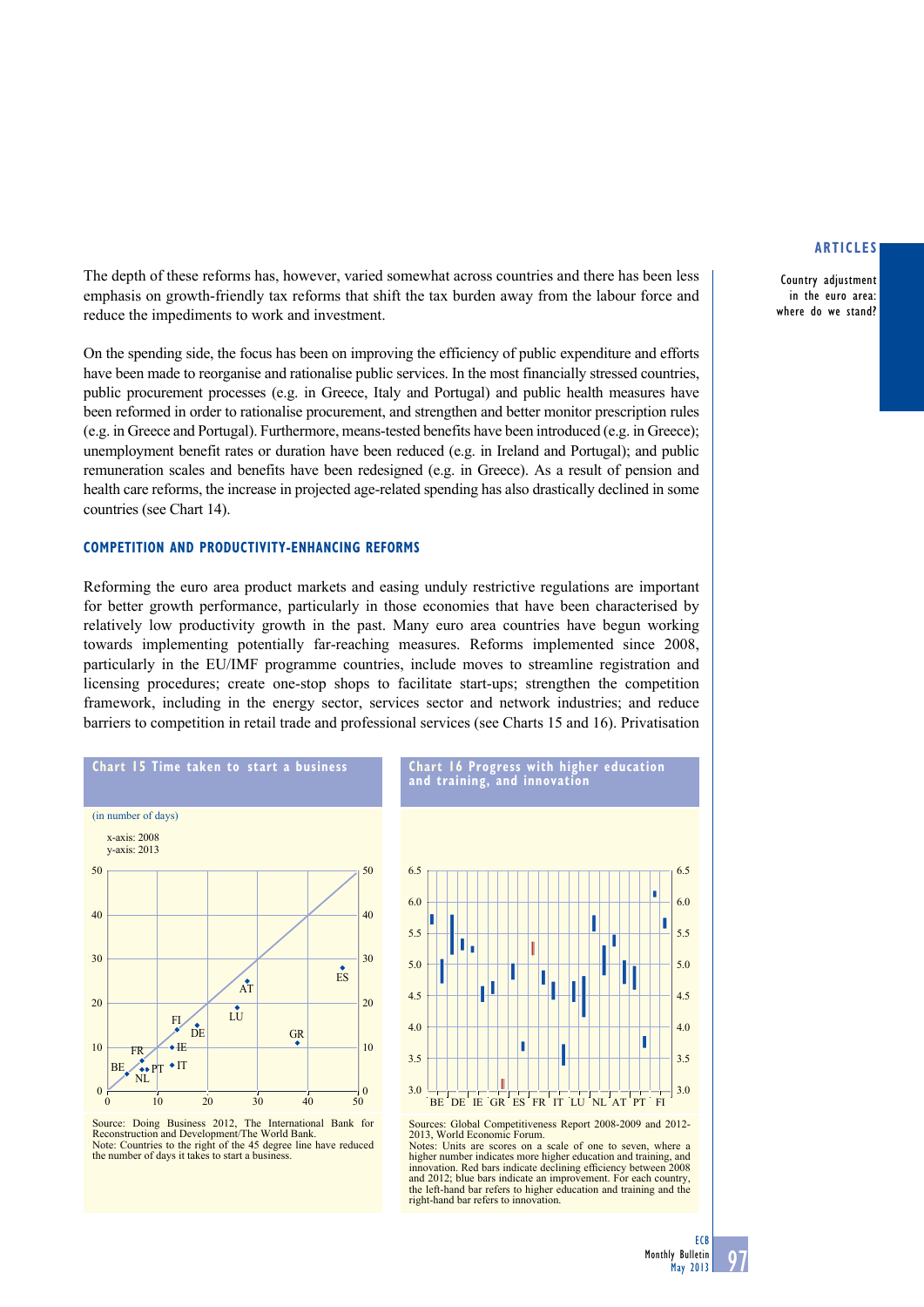programmes have been designed to raise public revenues and reorganise public-private partnerships (e.g. in Portugal), and some countries have been active in improving the design of their innovation policies (e.g. Ireland and Italy) and strengthening the links between universities and industry (e.g. Ireland). Less progress has been made towards removing barriers to foreign direct investment.16 The evidence presented in Section 2, showing the resilience of profit margins and the slow downward adjustment of relative prices in the stressed euro area countries up until 2012, may be indicative of a possible lack of competition in certain sectors of the economy.

# **Employment-enhancing reforms**

As a result of the 2008-09 recession, there were almost 4 million fewer people in employment in the euro area. As an immediate response to the recession, some countries tried to improve the social safety net for workers who were losing their jobs by increasing the generosity and coverage of unemployment benefits. Some of these temporary measures were subsequently phased out. At the same time, resources for job assistance and training programmes were increased. Most effective in mitigating the impact of the crisis on employment, and undertaken in two thirds of euro area countries, were measures encouraging flexible working time arrangements. Such policies tend to lead to labour hoarding and a greater attachment of workers to the labour market, although they risk hindering the reallocation of labour from declining to growing sectors if subsidised by the public sector.

Relatively limited wage adjustment was initially observed in several countries, despite the severity of the recession; this was consistent with the presence of downward wage rigidity in the euro area.17 More recently, labour market reforms to deliver greater wage and employment flexibility have begun to be implemented. The ongoing labour market reforms in countries such as Greece, Ireland, Portugal, Spain and Italy include some important measures to increase the flexibility of wage bargaining structures and working time arrangements, and reduce excessive employment protection; they constitute first steps towards improving labour market performance and competitiveness in these countries, and in the euro area as a whole. There are also signs that downward wage flexibility has been increasing, particularly in the programme countries.

16 See "Economic Policy Reforms 2012: Going for growth", OECD, February 2012.

17 See Du Caju P., Gautier E., Momferatou D. and Ward-Warmedinger M., "Institutional features of wage bargaining in 23 European countries, the US and Japan", *Ekonomia*, Vol 12, No 2, 2009, pp. 57-108.

#### **Box 2**

#### **Model simulations of the short-term and medium-term impact of structural reforms**

This box illustrates model simulations of the impact of structural reforms on a small euro area economy. In line with most of the literature, these reforms are modelled as a reduction in the level of wage and price mark-ups, reflecting increased competition and efficiency in product and labour markets. The EAGLE model, a large-scale new-Keynesian dynamic general equilibrium model of the euro area and the global economy, is used to simulate the impact.<sup>1</sup>

<sup>1</sup> Gomes S., Jacquinot, P. and Pisani, M., "The EAGLE: A model for policy analysis of macroeconomic interdependence in the euro area", *Working Paper Series*, No 1195, ECB, Frankfurt am Main, May 2010; and Gomes S., Jacquinot, P., Mohr, M. and Pisani, M., "Structural reforms and macroeconomic performance in the euro area countries: A model-based assessment"*, Working Paper Series*, No 1323, ECB, Frankfurt am Main, April 2011.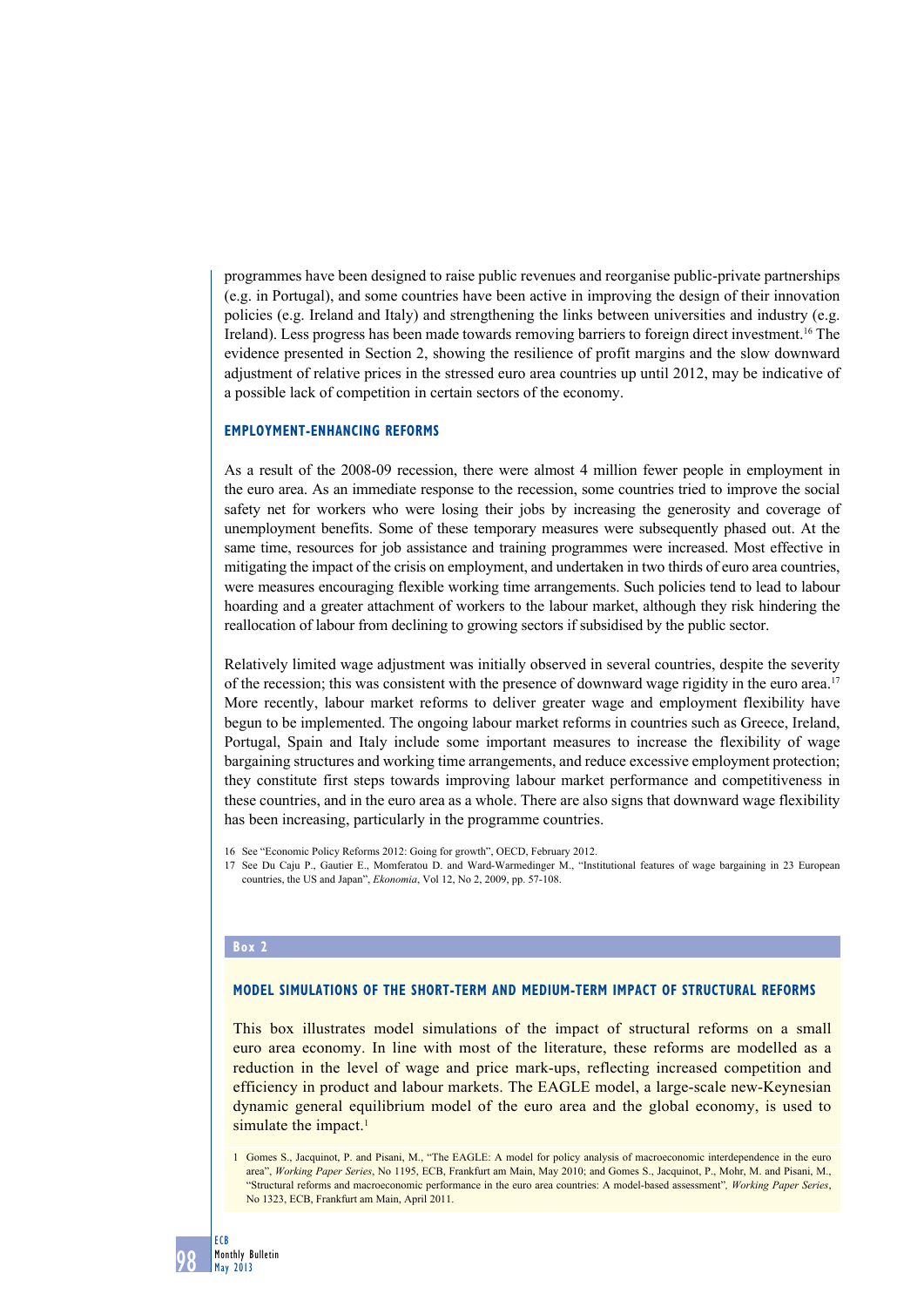Country adjustment in the euro area: where do we stand?

The model features monopolistic competition in product and labour markets. There is a markup between the marginal cost and output prices, and between the marginal rate of substitution between consumption and leisure, and wages. A reduction of both mark-ups can be obtained by implementing labour and product market reforms which increase flexibility in wage setting and improve responsiveness to productivity and labour market developments, as well as boost competition in product markets.

Regarding labour market reforms, the simulation entails a wage mark-up reduction of ten percentage points over a period of five years. The size of the reduction reflects the cumulative gross wage differential between Germany and the rest of the euro area countries between

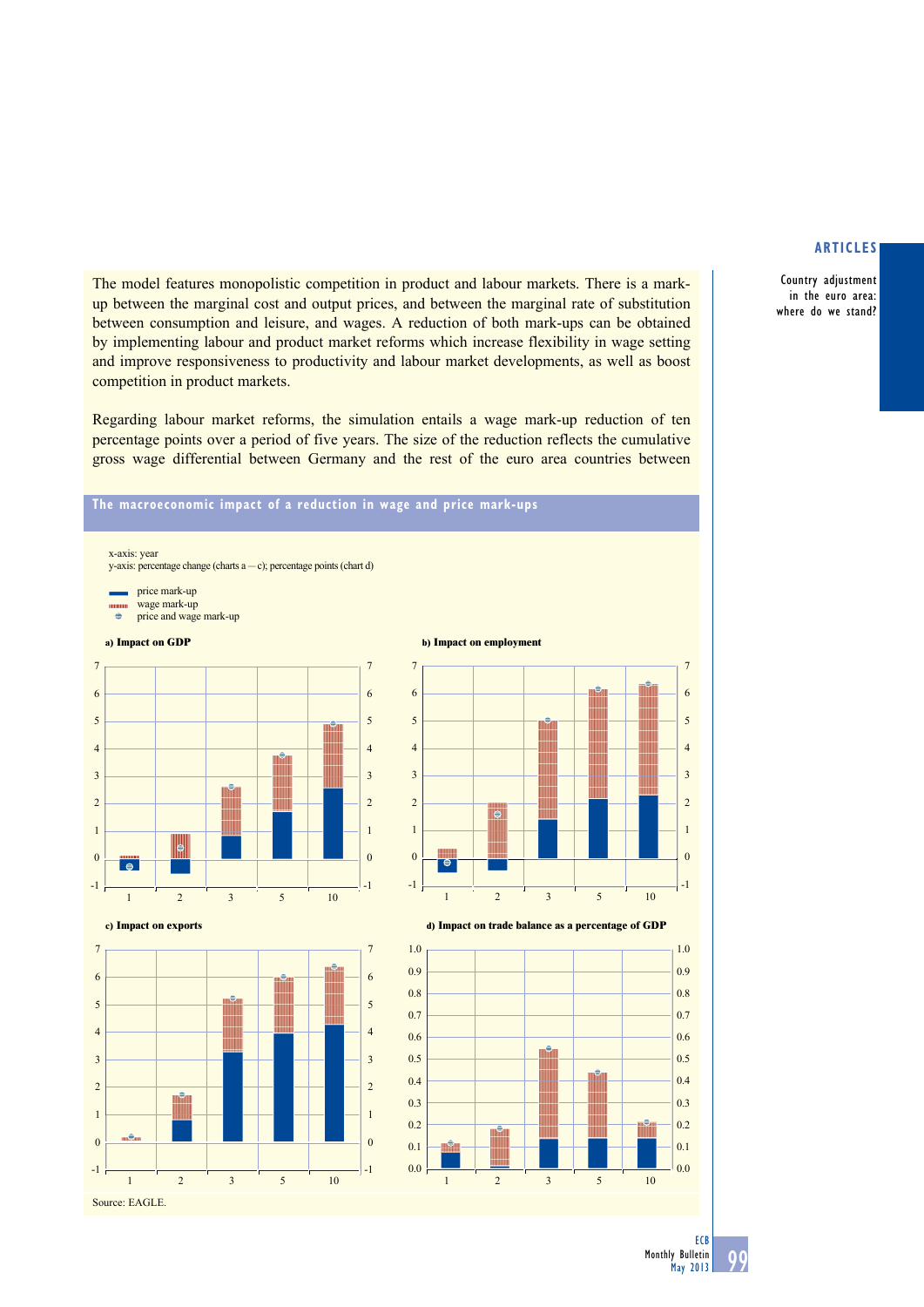2005 and 2010. In order to obtain a comparable set of results for product market reforms, the price mark-up is also reduced by ten percentage points over five years, by means of a gradual adjustment mechanism.

The simulation results are shown in the chart in this box. Focusing on the wage mark-up reduction, the simulation indicates that, in the first year, the reform – which is gradually implemented – has a negligible but positive impact on GDP, employment and the trade balance. This is because a short-term reduction in real wages boosts employment and the number of hours worked, given that firms have a stronger incentive to increase labour input; competitiveness also improves immediately, thanks to reduced labour costs. Therefore, in the first year, the competitiveness and employment channels – which lead to an increase in exports and labour supply – compensate for the weakened income channel – which instead leads to a reduction in private consumption. From the second year onwards, the impact of the declining wage mark-up on GDP and employment increases, with sizeable gains being felt from the third year onwards.

Turning to the price mark-up reduction, which is assumed to take place both in the tradable and in the non-tradable sectors, the simulation shows that, in the very short term, the impact on GDP is marginally negative. This is due to the fact that a cut in the price mark-up immediately leads to higher real wages, which trigger a reduction in employment in the short run. Therefore the competitiveness and the employment channels – which lead to a decrease in exports and labour supply – initially override the income channel – which leads to an increase in private consumption. This negative impact is reversed after two years, thanks to strong competitiveness gains arising from falling prices, the positive effects of which are passed on to wages and which, in turn, lead to a reduction in relative prices.

According to the model, the impact on exports is larger in the case of product market reform than in the case of labour market reform; however, the impetus given to investment leads to increased imports and, therefore, the overall impact on the trade balance is not sizeable for either type of reform. In view of this, structural reforms should not necessarily be counted upon to contribute to the adjustment of external imbalances. The primary objective should be to increase the capacity of economies to adjust to various shocks, stimulate employment and raise growth potential.

While the quantitative impact clearly depends on calibrated elasticities, the presented findings are in line with related recent findings in the literature.<sup>2</sup> All in all, the two simulations show that labour and product market reforms have a positive impact on GDP and employment. The simulations also show that the impact on GDP may be mildly negative in the first year but, over time, the impact is very positive. Given that confidence effects are not taken into consideration, implementing reforms may also generally boost confidence and lead to higher short-run gains than those emerging from the model simulations.

2 Vogel, L., "Structural reforms and external rebalancing in the euro area: a model-based analysis", *Economic Paper Series*, No 443, European Economy, July 2011; and Cacciatore, M., Duval, R. and Fiori, G., "Short-Term Gain or Pain? A DSGE Model-Based Analysis of the Short-Term Effects of Structural Reforms in Labour and Product Markets", *Working Papers*, No 948, OECD Economics Department, March 2012.

# **5 Conclusions**

In this article, the developments in macroeconomic and structural indicators over the past five years have been examined. The article has shown a number of ways in which the adjustment of macroeconomic imbalances has been advancing. In particular, countries which had accumulated